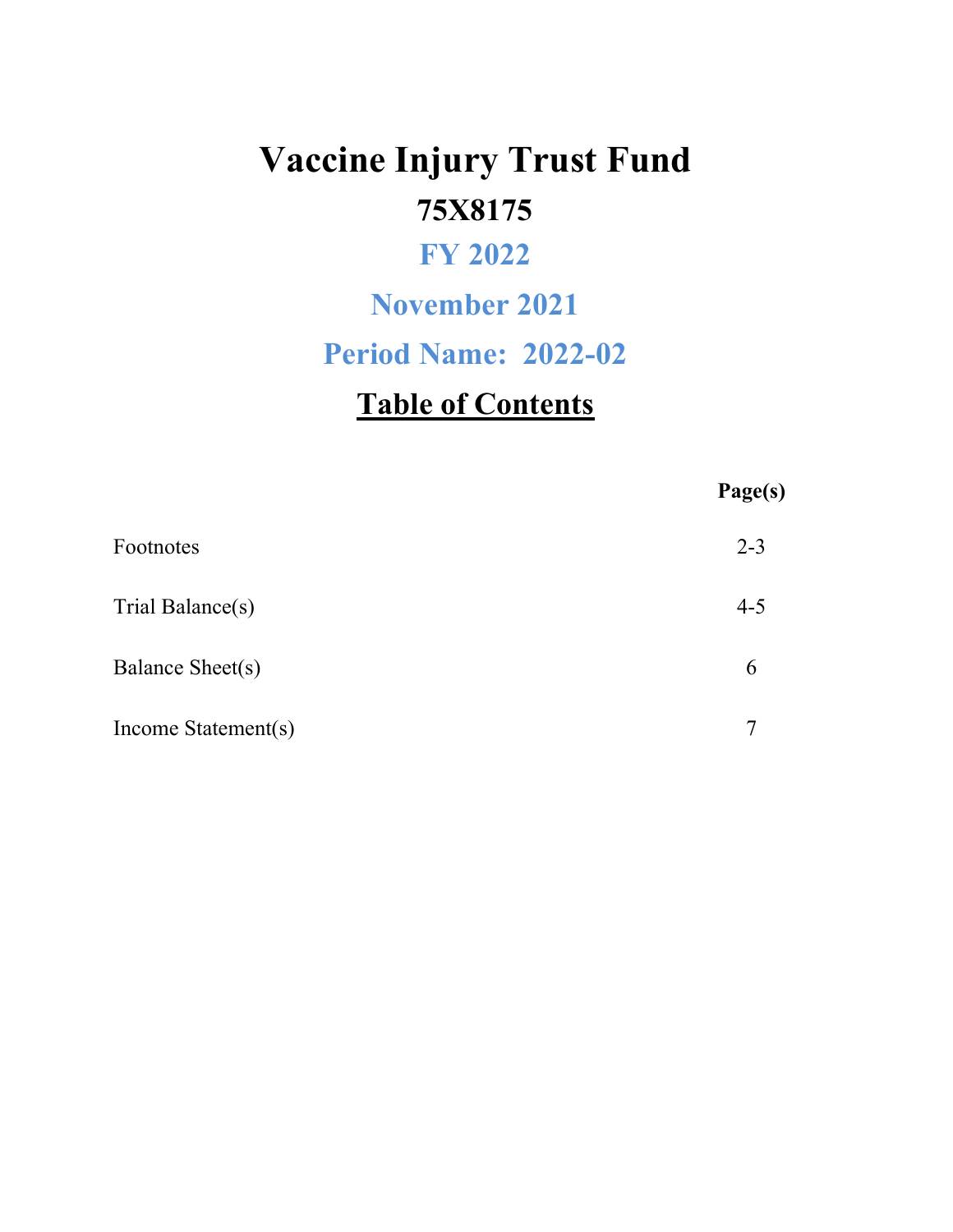### **Vaccine Injury Trust Fund 75X8175**

### **November 2021**

### **Footnotes**

#### **(1) Summary of Significant Accounting Policies**

 *(a) Reporting Entity*

The accompanying Balance Sheet of the Vaccine Injury Trust Fund and related Income Statement pertain to the aspects of the Vaccine Injury Trust Fund that is serviced by the Fund Management Branch (FMB) of the Bureau of the Fiscal Service (Fiscal Service) of the U.S. Department of the Treasury (Treasury). The Vaccine Injury Trust Fund was created by legislation enacted by the U.S. Congress.

FMB acts as a service organization which processes receipts, disbursements, and transfers related to the Vaccine Injury Trust Fund based upon information received and recorded by FMB from Treasury's Office of Tax Analysis (OTA) and the Internal Revenue Service (IRS), and the program agency responsible for the trust fund activity, Treasury's Bureau of the Fiscal Service (Fiscal Service), and other Treasury bureaus. As part of its functions, Fiscal Service also manages the investments, maintains related accounting records and supporting documentation, and reports financial activity. The financial activity reported in the accompanying Balance Sheet and Income Statement is limited to the activities performed by FMB.

The program agency is responsible for administering, regulating, and monitoring the program activities funded by the trust fund. The program agency makes all decisions regarding dispositions from the trust funds. As such, the Balance Sheet and Income Statement do not include information regarding the ultimate disposition of amounts transferred from the trust fund to the program agency.

The program agency is responsible for reporting on the financial position of the trust fund. As such, the financial position of the trust fund in the program agency's records may differ from what has been illustrated in the accompanying Balance Sheet and Income Statement.

#### *(b) Basis of Presentation*

The Balance Sheet and Income Statement have been prepared to report the assets and liabilities of the trust funds under the function performed by FMB, and the related activity, in accordance with the measurement and criteria discussed below.

#### *(c) Basis of Accounting*

The Investments on the Balance Sheet and Interest Revenue on Investments reported on the Income Statement are reported using the accrual basis of accounting. All other accounts and activity reported on the Balance Sheet and Income Statement are reported on the cash basis.

#### *(d) Fund Balance with Treasury*

The Trust Fund does not maintain cash in commercial bank accounts. Treasury processes cash receipts and disbursements. Fund Balance with Treasury represents net revenue, disposition of revenue, and investment activity. Fund balance with Treasury is reported based on the balance reported by the Fiscal Service's Government-wide Accounting and Reporting Modernization Project (GWA) Account Statement and reconciling transactions identified and recorded by FMB.

#### *(e) Interest Receivables*

Interest receivables are calculated and reported by FMB based on the investment terms received and recorded by FMB from Fiscal Service's Federal Investments & Borrowings Branch (FIBB) in the investment confirmations and monthly statements of account.

#### *(f) Investments*

Pursuant to authorizing legislation, the Secretary of the Treasury shall invest, at the direction of the program agencies, such portion of the trust fund balances as is not, in the judgment of the program agencies, necessary to meet current withdrawals. Such investments shall be in non-marketable par value or non-marketable market-based securities as authorized by legislation. Par value securities are special issue bonds or certificates of indebtedness that bear interest determined by legislation or the Treasury. Market-based securities are Treasury securities that are not traded on any securities exchange, but mirror the prices of marketable securities with similar terms. Both par value and market-based securities are issued and redeemed by FIBB.

FMB follows Treasury fiscal investment policy guidelines. FMB determines the term of the securities purchased based on direction provided by the program agency. The securities are acquired and held in the name of the Secretary of the Treasury for the trust fund. The interest on and proceeds from the sale or redemption of any security held for the trust fund is credited to the trust fund. Investments are selected for liquidation based on the following order: earliest maturity date, lowest prevailing interest rate, and first security in first security out.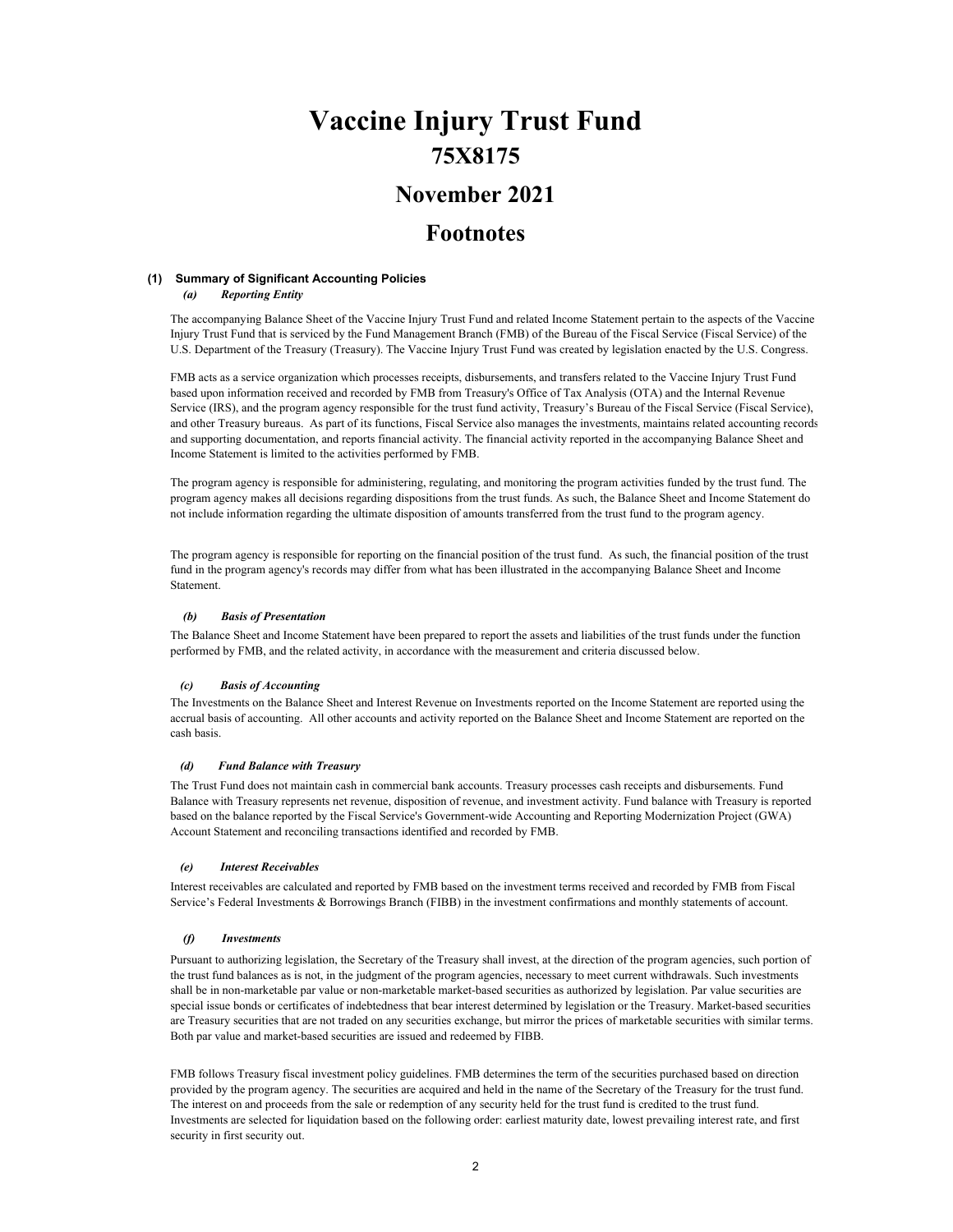#### **75X8175 Footnotes (Cont'd.)**

Investments are calculated and reported at net cost based on the cost and premium/discount amounts reported to FMB in the investment confirmations and monthly statements of account received from FIBB.

#### *(g) Equity*

Equity is calculated and reported by FMB based on the assets of the trust fund. Equity is calculated as the difference between Total Assets and Total Liabilities.

#### *(h) Interest Revenue*

Interest revenue is reported based on the amounts received and recorded by FMB from FIBB in the monthly statements of account and accrued interest and amortization calculated by FMB. Amortization of any premiums and discounts on investments is calculated and reported by FMB based on the investment terms reported to FMB by FIBB using the straight-line method for investments with a term equal to or less than one year and using the level yield method which approximates the interest method for investments with a term of greater than one year.

As stated above in (c) Basis of Accounting, the Investments on the Balance Sheet and Interest Revenue on Investments reported on the Income Statement are reported using the accrual basis of accounting. The following amounts represent cash basis interest earnings for the current month and the current fiscal year to date.

|    | <b>Current Month</b> |   | <b>Fiscal Year-to-Date</b> |
|----|----------------------|---|----------------------------|
| -S | 4,979,466.06         | S | 5,012,880.15               |

#### *(i) Revenues*

Pursuant to authorizing legislation, revenue activity recorded in the trust funds consists primarily of interest, penalties, fines, administrative fees, transfers in from program agencies, tax revenues, tax adjustments, tax refunds, premiums, cost recoveries, and other income, which are transferred from the General Fund of the Treasury or from program agencies to the Trust Funds.

Penalties, fines, administrative fees, transfers in from program agencies, premiums, cost recoveries, and other income are reported based on the amounts received and recorded by FMB from Fiscal Service and the program agencies responsible for the respective trust fund activity.

Tax revenues, tax adjustments, and tax refunds are reported based on the amounts received and recorded by FMB from the OTA, IRS, Fiscal Service, and/or U.S. Customs and Border Protection. OTA estimates the tax revenues each month based on projected tax receipts and provides the estimates to Fiscal Service. Fiscal Service transfers the amount of estimated taxes to the trust fund accounts. The IRS or program agencies generally certify the tax revenues within two quarters after the taxes are estimated (i.e., 1st quarter estimate is certified in the 3rd quarter) and provide this certification to Fiscal Service. Fiscal Service calculates the tax adjustment as the difference between the taxes estimated by OTA and taxes certified by the IRS/program agencies and adjusts the trust fund accounts accordingly. Fiscal Service reports the tax adjustments to FMB. As a result of the timing of the certifications, the Income Statement includes certified tax revenues (i.e. actual tax revenues) for the first three quarters of the fiscal year and estimated tax revenues for the last quarter of the fiscal year.

#### *(j) Transfers to Program Agencies*

Dispositions from the Trust Fund are made in accordance with the authorizing legislation to the program agency, which is responsible for the ultimate disposition of such funds, to cover program administration and related costs as defined by law. Transfers to program agencies are calculated and reported based on the disbursement request amounts received and recorded by FMB from the program agency responsible for the respective trust fund activity and the disbursement amounts returned and recorded by FMB from the program agencies responsible for the respective trust fund activity.

#### **(2) Related Parties**

FMB, on behalf of the Secretary of the Treasury, compiles amounts deposited into the trust fund, invests receipts in Treasury securities, redeems securities and transfers funds to the program agency, maintains accounting records for receipts and disbursements of the trust fund, and reports trust fund financial activity to the program agencies and other interested parties. The program agency, OTA, IRS, and/or Fiscal Service determine the amounts to be deposited in the trust fund. The program agency determines the disposition of the trust fund balances.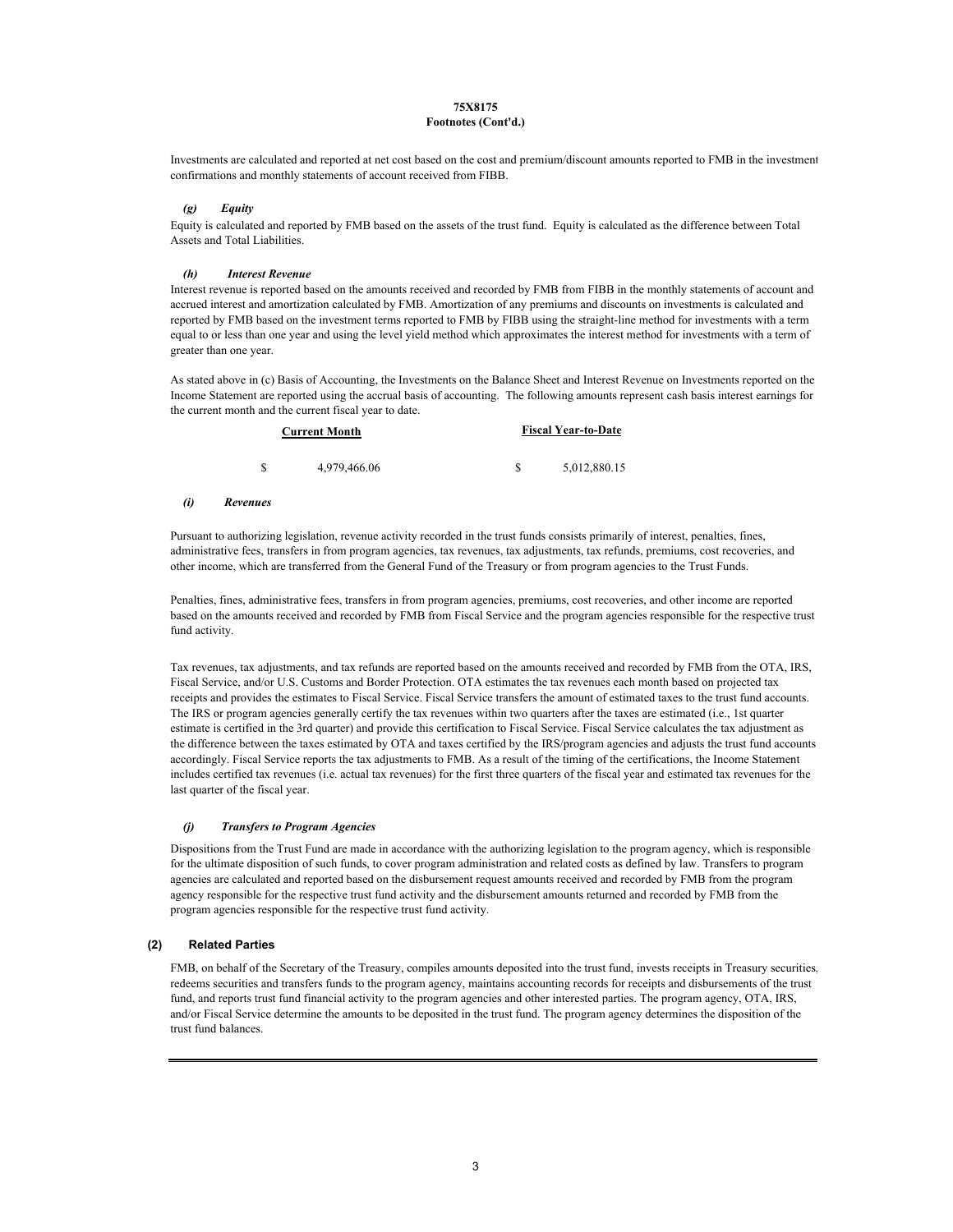#### **Vaccine Injury Trust Fund 75X8175 November 1, 2021 through November 30, 2021 Period Name: 2022-02 Trial Balance (Unaudited) FY 2022**

|                    | <b>USSGL</b>         | <b>BEA CATEGORY</b>      |                          | YEAR OF BA COST CENTER | <b>USSGL/COST CENTER DESCRIPTION</b>                                                                                                                        | <b>BEGINNING</b>       | PERIOD NET DR     | PERIOD NET CR     | <b>ENDING BALANCE</b> |
|--------------------|----------------------|--------------------------|--------------------------|------------------------|-------------------------------------------------------------------------------------------------------------------------------------------------------------|------------------------|-------------------|-------------------|-----------------------|
| 101000             |                      |                          |                          |                        | FUND BALANCE WITH TREASURY                                                                                                                                  | <b>BALANCE</b><br>0.00 | 17,461,938,625.10 | 17,461,938,625.10 | 0.00                  |
|                    |                      |                          | $\sim$                   |                        |                                                                                                                                                             |                        |                   |                   |                       |
| 134200             |                      | $\sim$                   | $\sim$                   | $\sim$                 | <b>INTEREST RECEIVABLE - INVESTMENTS</b>                                                                                                                    | 15,628,858.57          | 5,871,473.66      | 4,989,406.81      | 16,510,925.42         |
| 161000             |                      |                          | $\overline{\phantom{a}}$ |                        | INVESTMENTS IN U.S TREASURY SECURITIES ISSUED BY THE BUREAU OF THE<br><b>FISCAL SERVICE</b>                                                                 | 4,113,140,121.18       | 17,420,928,684.35 | 17,421,492,218.29 | 4,112,576,587.24      |
| 161100             |                      | $\sim$                   | $\sim$                   | $\sim$                 | DISCOUNT ON U.S. TREASURY SECURITIES ISSUED BY THE BUREAU OF THE<br><b>FISCAL SERVICE</b>                                                                   | $-29,710,788.59$       | 0.00              | 0.00              | -29,710,788.59        |
| 161200             |                      | ÷                        | $\sim$                   | $\sim$                 | PREMIUM ON U.S. TREASURY SECURITIES ISSUED BY THE BUREAU OF THE<br><b>FISCAL SERVICE</b>                                                                    | 132,076,229.80         | 0.00              | 0.00              | 132,076,229.80        |
| 161300             |                      | $\sim$                   | ÷.                       |                        | AMORTIZATION OF DISCOUNT AND PREMIUM ON U.S. TREASURY SECURITIES<br>ISSUED BY THE BUREAU OF THE FISCAL SERVICE                                              | $-39,857,727.06$       | 511,203.47        | 2,546,072.77      | -41,892,596.36        |
| 215500             |                      | $\overline{\phantom{a}}$ | $\sim$                   | TFMA57601400           | TRANSFERS TO US CLAIMS COURTS                                                                                                                               | 0.00                   | 0.00              | 0.00              | 0.00                  |
|                    |                      |                          | $\sim$                   | TFMA57601500           | TRANSFERS TO DOJ (13)*                                                                                                                                      | 0.00                   | 0.00              | 0.00              | 0.00                  |
| 331000             |                      | $\sim$                   | ÷                        |                        | <b>CUMULATIVE RESULTS OF OPERATIONS</b>                                                                                                                     | -4,177,377,384.31      | 0.00              | 0.00              | -4,177,377,384.31     |
|                    | SUM BEA / YEAR OF BA |                          |                          |                        |                                                                                                                                                             | 13,899,309.59          | 34,889,249,986.58 | 34,890,966,322.97 | 12,182,973.20         |
| <b>SUM USSGL</b>   |                      |                          |                          |                        |                                                                                                                                                             | 13,899,309.59          | 34,889,249,986.58 | 34,890,966,322.97 | 12,182,973.20         |
| 411400             |                      | M                        | N                        | TFMA53110010           | <b>INTEREST ON INVESTMENTS</b>                                                                                                                              | 33,414.09              | 4,989,406.81      | 9,940.75          | 5,012,880.15          |
|                    |                      |                          | N                        | TFMA58044200           | <b>EXCISE TAXES</b>                                                                                                                                         | 9,961,000.00           | 35,457,000.00     | 0.00              | 45,418,000.00         |
|                    | SUM BEA / YEAR OF BA |                          |                          |                        |                                                                                                                                                             | 9,994,414.09           | 40,446,406.81     | 9,940.75          | 50,430,880.15         |
| <b>SUM USSGL</b>   |                      |                          |                          |                        |                                                                                                                                                             | 9,994,414.09           | 40,446,406.81     | 9,940.75          | 50,430,880.15         |
| 416700             |                      | D                        | N                        | TFMA57651600           | TRANSFERS TO HEALTH RESOURCES                                                                                                                               | 0.00                   | 0.00              | 1,000,000.00      | $-1,000,000.00$       |
|                    | SUM BEA / YEAR OF BA |                          |                          |                        |                                                                                                                                                             | 0.00                   | 0.00              | 1,000,000.00      | $-1,000,000.00$       |
| 416700             |                      | M                        | N                        | TFMA57651600           | TRANSFERS TO HEALTH RESOURCES                                                                                                                               | 0.00                   | 0.00              | 40,000,000.00     | $-40,000,000.00$      |
|                    | SUM BEA / YEAR OF BA |                          |                          |                        |                                                                                                                                                             | 0.00                   | 0.00              | 40,000,000.00     | $-40,000,000.00$      |
| <b>SUM USSGL</b>   |                      |                          |                          |                        |                                                                                                                                                             | 0.00                   | 0.00              | 41,000,000.00     | $-41,000,000.00$      |
| 420100             |                      |                          | $\sim$                   | $\sim$                 | PRIOR YEAR DELIVERED ORDERS - OBLIGATIONS-PAID                                                                                                              | $-216,795,695.46$      | 0.00              | 0.00              | $-216,795,695.46$     |
|                    |                      |                          | $\overline{\phantom{a}}$ |                        | TOTAL ACTUAL RESOURCES - COLLECTED                                                                                                                          | 4,290,230,613.96       | 0.00              | 0.00              | 4,290,230,613.96      |
|                    | SUM BEA / YEAR OF BA |                          |                          |                        |                                                                                                                                                             | 4,073,434,918.50       | 0.00              | 0.00              | 4,073,434,918.50      |
| <b>SUM USSGL</b>   |                      |                          |                          |                        |                                                                                                                                                             | 4,073,434,918.50       | 0.00              | 0.00              | 4,073,434,918.50      |
|                    |                      |                          |                          |                        |                                                                                                                                                             |                        |                   |                   |                       |
| 439700             |                      | M                        | B                        |                        | APPROPRIATIONS (SPECIAL OR TRUST), BORROWING AUTHORITY AND<br>CONTRACT AUTHORITY TEMPORARILY PRECLUDED FROM OBLIGATION -<br>REALIZED CURRENT-YEAR AUTHORITY | $-3,472,840.60$        | 0.00              | 0.00              | $-3,472,840.60$       |
|                    |                      |                          | N                        |                        | APPROPRIATIONS (SPECIAL OR TRUST), BORROWING AUTHORITY AND<br>CONTRACT AUTHORITY TEMPORARILY PRECLUDED FROM OBLIGATION -<br>REALIZED CURRENT-YEAR AUTHORITY | -439,344,231.79        | 0.00              | 0.00              | -439,344,231.79       |
|                    |                      |                          | X                        |                        | APPROPRIATIONS (SPECIAL OR TRUST), BORROWING AUTHORITY AND<br>CONTRACT AUTHORITY TEMPORARILY PRECLUDED FROM OBLIGATION -<br>REALIZED CURRENT-YEAR AUTHORITY | $-3,630,617,846.11$    | 0.00              | 0.00              | $-3,630,617,846.11$   |
|                    | SUM BEA / YEAR OF BA |                          |                          |                        |                                                                                                                                                             | -4,073,434,918.50      | 0.00              | 0.00              | -4,073,434,918.50     |
| <b>SUM USSGL</b>   |                      |                          |                          |                        |                                                                                                                                                             | -4,073,434,918.50      | 0.00              | 0.00              | -4,073,434,918.50     |
| 462000             |                      |                          | N                        | TFMA53110010           | <b>INTEREST ON INVESTMENTS</b>                                                                                                                              | $-33,414.09$           | 9,940.75          | 4,989,406.81      | $-5,012,880.15$       |
|                    |                      |                          | N                        | TFMA57651600           | TRANSFERS TO HEALTH RESOURCES                                                                                                                               | 0.00                   | 41,000,000.00     | 0.00              | 41,000,000.00         |
|                    |                      |                          | N                        | TFMA58044200           | <b>EXCISE TAXES</b>                                                                                                                                         | $-9,961,000.00$        | 0.00              | 35,457,000.00     | $-45,418,000.00$      |
|                    | SUM BEA / YEAR OF BA |                          |                          |                        |                                                                                                                                                             | $-9,994,414.09$        | 41,009,940.75     | 40,446,406.81     | $-9,430,880.15$       |
| <b>SUM USSGL</b>   |                      |                          |                          |                        |                                                                                                                                                             | -9,994,414.09          | 41,009,940.75     | 40,446,406.81     | $-9,430,880.15$       |
| 531100             |                      | $\sim$                   | $\sim$                   | TFMA53110010           | <b>INTEREST ON INVESTMENTS</b>                                                                                                                              | -3,938,309.59          | 2,546,072.77      | 6,372,736.38      | -7,764,973.20         |
|                    | SUM BEA / YEAR OF BA |                          |                          |                        |                                                                                                                                                             | $-3,938,309.59$        | 2,546,072.77      | 6,372,736.38      | $-7,764,973.20$       |
| <b>SUM USSGL</b>   |                      |                          |                          |                        |                                                                                                                                                             | -3,938,309.59          | 2,546,072.77      | 6,372,736.38      | $-7,764,973.20$       |
| 576500             |                      | $\sim$                   | $\sim$                   | TFMA57651600           | <b>TRANSFERS TO HEALTH RESOURCES</b>                                                                                                                        | 0.00                   | 41,000,000.00     | 0.00              | 41,000,000.00         |
|                    | SUM BEA / YEAR OF BA |                          |                          |                        |                                                                                                                                                             | 0.00                   | 41,000,000.00     | 0.00              | 41,000,000.00         |
| <b>SUM USSGL</b>   |                      |                          |                          |                        |                                                                                                                                                             | 0.00                   | 41,000,000.00     | 0.00              | 41,000,000.00         |
| 580400             |                      | M                        | $\sim$                   | TFMA58044200           | <b>EXCISE TAXES</b>                                                                                                                                         | $-9,961,000.00$        | 0.00              | 35,457,000.00     | $-45,418,000.00$      |
|                    | SUM BEA / YEAR OF BA |                          |                          |                        |                                                                                                                                                             | $-9,961,000.00$        | 0.00              | 35,457,000.00     | $-45,418,000.00$      |
| <b>SUM USSGL</b>   |                      |                          |                          |                        |                                                                                                                                                             | $-9,961,000.00$        | 0.00              | 35,457,000.00     | $-45,418,000.00$      |
| <b>Grand Total</b> |                      |                          |                          |                        |                                                                                                                                                             | 0.00                   | 35.014.252.406.91 | 35,014,252,406.91 | 0.00                  |
|                    |                      |                          |                          |                        |                                                                                                                                                             |                        |                   |                   |                       |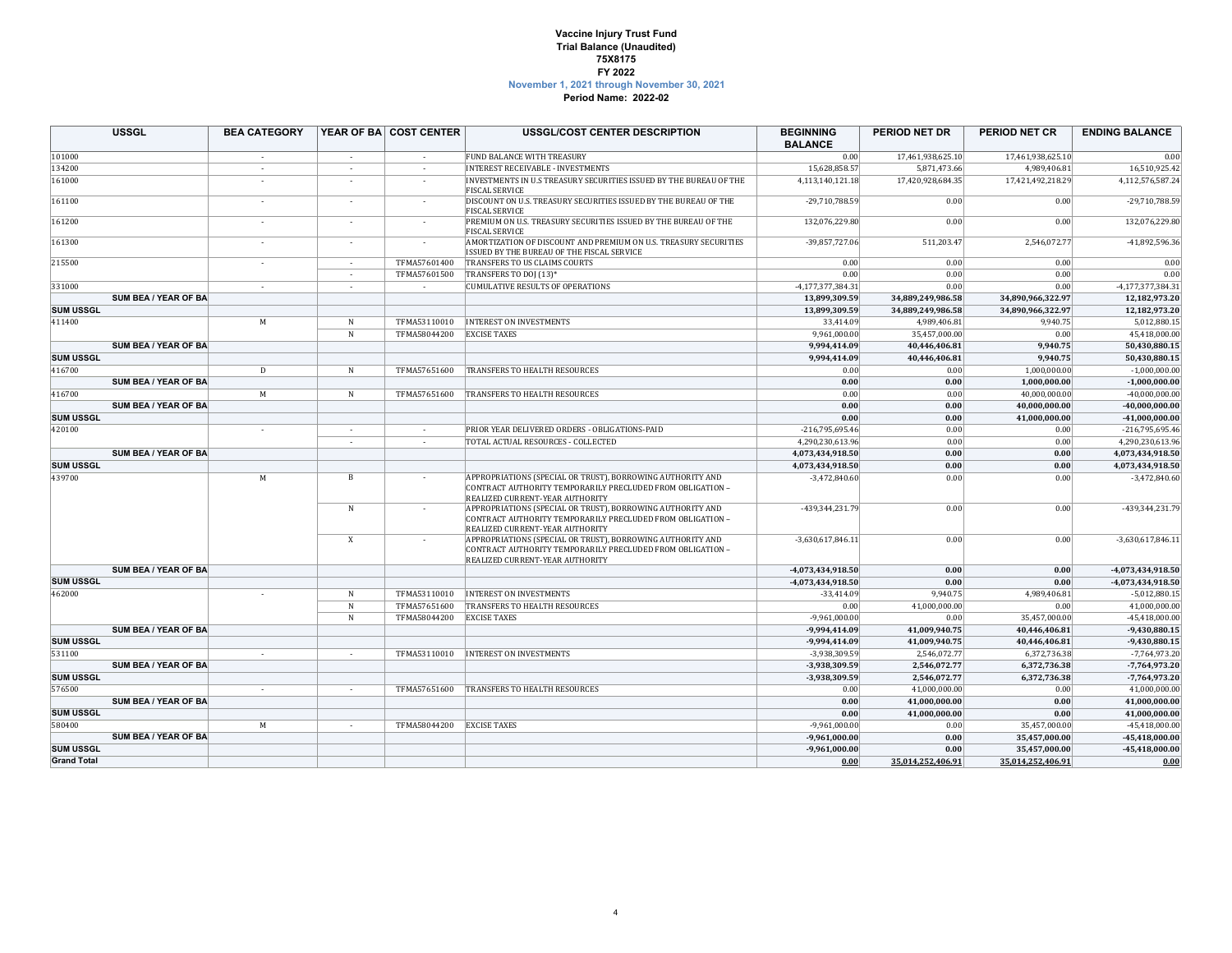### **Vaccine Injury Compensation Trust Fund Balance Sheet - Unaudited 75X8175 November 30, 2021 FY 2022**

#### **Period Name: 2022-02**

| <b>Account Type</b>           | <b>Account Description</b>                                                                                      | <b>Ending Balance</b> |
|-------------------------------|-----------------------------------------------------------------------------------------------------------------|-----------------------|
| <b>ASSETS</b>                 | <b>FUND BALANCE WITH TREASURY</b>                                                                               | 0.00                  |
|                               | INTEREST RECEIVABLE - INVESTMENTS                                                                               | 16,510,925.42         |
|                               | INVESTMENTS IN U.S TREASURY SECURITIES ISSUED BY THE BUREAU OF THE FISCAL SERVICE                               | 4,112,576,587.24      |
|                               | DISCOUNT ON U.S. TREASURY SECURITIES ISSUED BY THE BUREAU OF THE FISCAL SERVICE                                 | $-29,710,788.59$      |
|                               | PREMIUM ON U.S. TREASURY SECURITIES ISSUED BY THE BUREAU OF THE FISCAL SERVICE                                  | 132,076,229.80        |
|                               | IAMORTIZATION OF DISCOUNT AND PREMIUM ON U.S. TREASURY SECURITIES ISSUED BY THE BUREAU<br>OF THE FISCAL SERVICE | $-41,892,596.36$      |
| <b>TOTAL</b>                  |                                                                                                                 | 4.189.560.357.51      |
| <b>LIABILITY &amp; EQUITY</b> | CUMULATIVE RESULTS OF OPERATIONS                                                                                | -4,177,377,384.31     |
|                               | <b>NET INCOME</b>                                                                                               | $-12,182,973.20$      |
| <b>TOTAL</b>                  |                                                                                                                 | -4,189,560,357.51     |